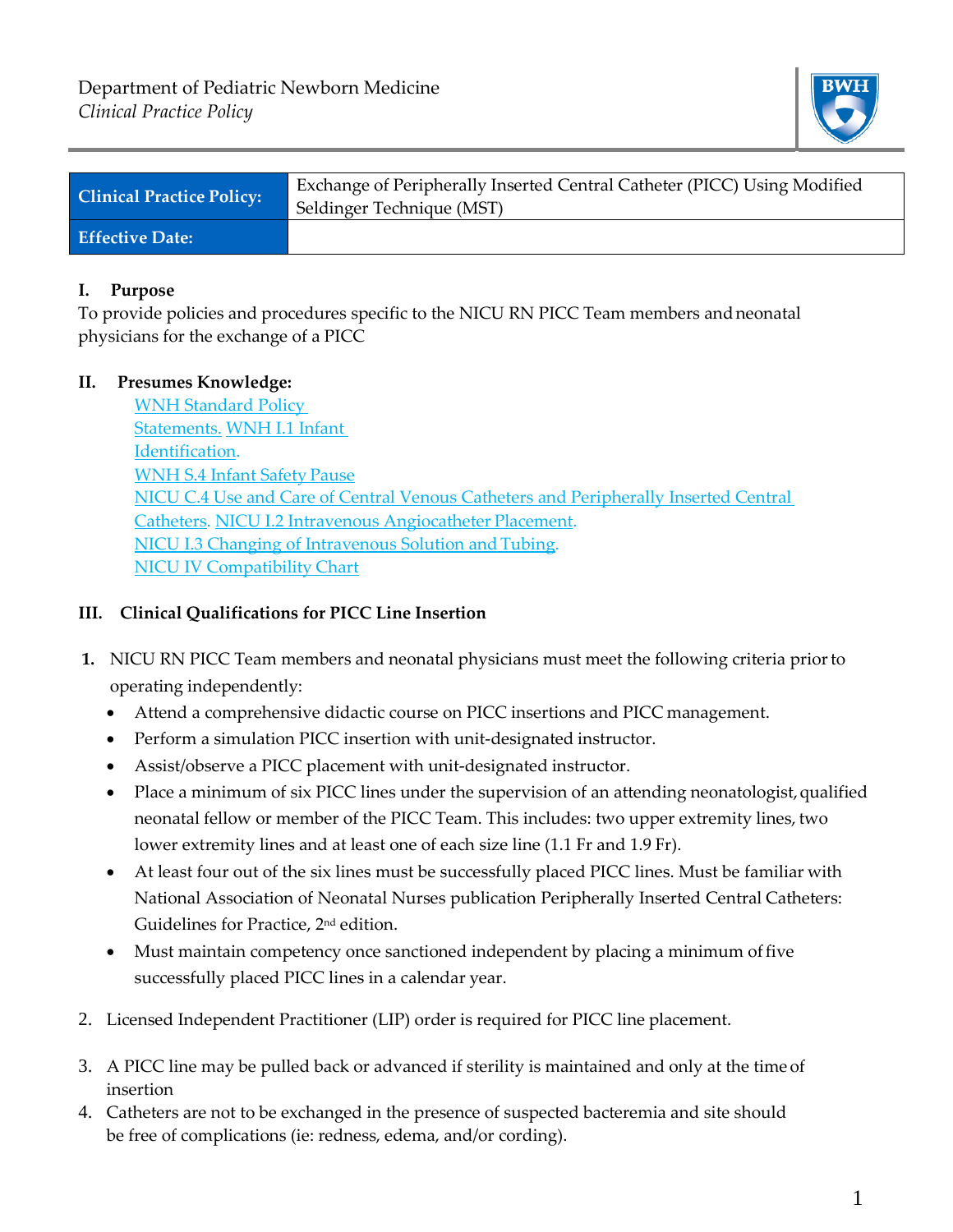

#### **IV. Indication for PICC Exchange**

• The catheter needs to be replaced to maintain suitable vascular access but is malpositioned or needs to be changed because of size.

#### **V. Equipment**

Appropriate PICC insertion kit Semipermeable Transparent Dressings Sterile barriers – drapes, gowns, 2 pairs of gloves (powder and latex free) Needleless connector Heparinized saline (1/2 NS with 1/2 unit heparin/mL) Neonatal MST Kit Stat Seal® Disc Extra Small BioPatch® disc (1.9 cm)

### **VI. Procedure**

- 1. Review LIP order prior to PICC placement.
	- o Determination of need is done by LIP/RN.
	- o Ascertain that the catheter is malpositioned or needs to be changed because of size.
- 2. Perform safety pause.
- 3. Measure the length of the catheter to be inserted:
	- For **upper-body insertion**: Measure from the insertion site along the course of the vein, to the right of the sternal border, to the third intercostal space. Keep arm at naturally flexed position during measurement.
	- For **lower-extremity insertion**: Measure from the insertion site along the course of the vein, to the right of the umbilicus and up to the xiphoid process.
	- Cut catheter to appropriate length using the guillotine with no more than 1-2 cm excess.
		- o Inserting the catheter to a premeasured depth helps to ensure the desired placement is central or placed within the superior vena cava (SVC) or inferior vena cava (IVC).
- 4. Assemble all needed equipment and supplies prior to procedure set-up including observations checklist (CVL).
- 5. Select the largest size catheter that will meet the infant's needs.
	- Catheter size 1.1Fr is available for ELBW infants if necessary
	- Catheter guide for infants weighing:
		- o <1000 gms use 1.4 Fr.
		- o 1000 1500 gms, use 1.4 or 2.0 Fr
		- $\circ$  >1500 gms, use 1.9, 2.0 or 2.6 Fr catheter
- 6. Offer pacifier and sucrose and administer pain medication as ordered.
	- Developmentally supportive care, swaddling, pacifiers and/or pharmacological support should all be considered prior to procedure.
- 7. Clean work surface to be used for sterile field with aseptic wipes and allow area to dry completely prior to setting up sterile field.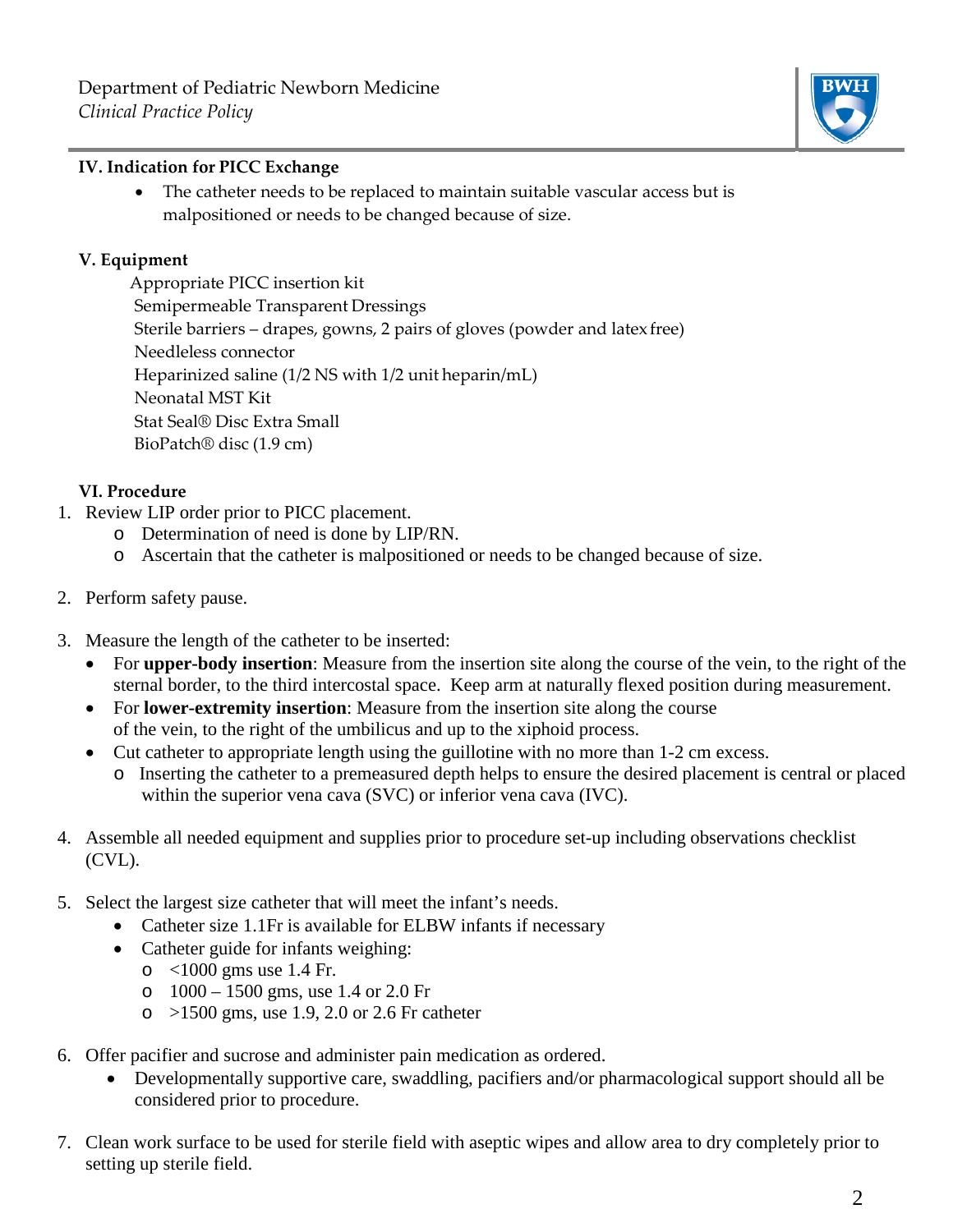

- 8. Apply hair cover and face mask.
- 9. Perform hand hygiene using an alcohol-based waterless cleanser or antimicrobial soap and water.
- 10. Open equipment and prepare sterile field.
	- Restrict traffic near sterile field to reduce the risk of contamination.
- 11. Repeat hand hygiene then don sterile gown and gloves.
	- Maximal sterile barrier precautions, including the use of hair covering, face mask, sterile gown and gloves and large sterile drapes have been shown to reduce the risk of infection by 6-7 times over the use of sterile gloves and drapes alone.
- 12. Prepare the catheter by:
	- Attaching the needleless connector to end of catheter.
	- Cutting the catheter with the "V" cutter to predetermined length
	- Flushing the catheter with sterile heparinized saline.
		- o Use only a 10 mL syringe for flushing.
- 13. Position the infant and secure limb as needed.
	- Catheter introduction may be facilitated by altering alignment position of limbs/body.
	- Remove old PICC dressing and change sterile gloves
- 14. For infants < 29 weeks: Prep insertion site and surrounding skin with povidine iodine (PI).
	- Begin prep at insertion site and prep in a circular motion for 30 seconds.
	- Repeat prep and drying 2 more times for a total of 3 times.
	- Allow PI to dry at least 2 minutes prior to insertion.
	- Clean site with wet alcohol after PI prep has been completed.
	- For infants > 29 weeks or 28 weeks plus DOL 7, use chlorhexidine (CHG) scrub over entire area.
		- o A large prepped area reduces the risk of contamination. Wrap the foot or hand with sterile gauze to hold while prepping a wide area of the skin at and around the insertion site.
		- o PI should be removed from the skin after the procedure to prevent tissue injury and the absorption of iodine percutaneously.
- 15. Place a sterile drape underneath and above the insertion area. Cover as much of the infant as possible without compromising visibility.
- 16. Holding the "old" catheter at the insertion site, pull back the old catheter until there is only 3-4 cm remaining in the vessel. Carefully cut the terminal end of the catheter using sterile scissors while holding onto the catheter at the insertion site with forceps.
	- Holding with forceps will prevent embolization through the old catheter
- 17. Insert tip of guide wire from the Neonatal MST kit into the lumen of old catheter and gently advance into the catheter lumen. Leave excess guide wire exposed. Do not pass the guide wire beyond the shoulder in the upper extremity or beyond the groin in the lower extremity so as to prevent the catheter from entering the central circulation.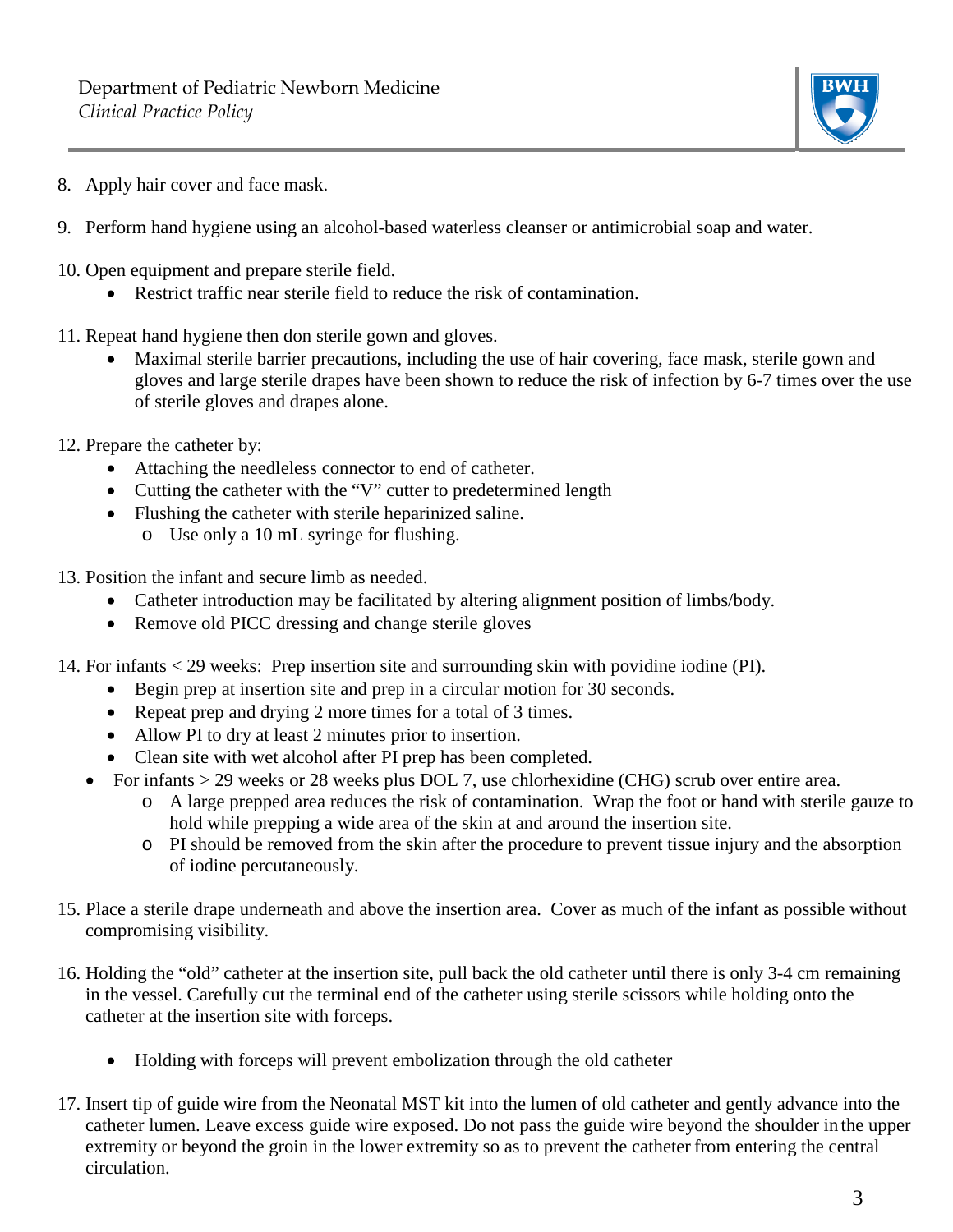

- 18. Holding the guide wire, slowly pull the old catheter out of the skin and onto the guidewire careful to not pull the guide wire out.
- 19. Remove the old catheter over the wire until completely off. Hold pressure at the insertion site over the guide wire with sterile gauze to reduce blood loss.

20. A small nick in the skin may need to be made at this time to accommodate the dilator sheath over the wire and into the skin and vessel. This can be done with a TB syringe needle or a sterile disposable scalpel. The nick should be made adjacent to the wire.

21. Pass the Neonatal MST kit tearaway introducer over the guide wire and into the vein, gently sliding all the way to the hub of the tearaway introducer. (guide wire must remain in control of theclinician at all times)

22. Remove the guide wire and dilator, leaving the tear-away sheath in place. Cover the tearaway sheath lumen with finger to prevent excessive blood loss or air embolus.

23. When ready to advance the catheter, remove finger from the tear away sheath lumen and immediately thread the new catheter through the tear-away sheath to the desired pre-measured tip location.

24. Gently pull the tear-away sheath out a few centimeters over the catheter. Snap the tear-away sheath wings apart and peel away from the catheter and discard.

25. Advance remaining catheter into the vein lumen to ensure that the catheter is at the premeasured length.

26. Aspirate for a blood return and flush the catheter.

27. Secure the catheter to the site using no more than 2-3 sterile pieces of tape. This maintainssterility while x-ray is being taken.

28. Confirm that LIP has ordered stat x-ray to confirm line placement.

29. Cover site with sterile drape during x-ray.

30. Keep catheter patent by flushing it intermittently with heparinized normal saline flush with a 10 mL syringe until position of catheter tip is verified.

• Intermittent flushing is done pending x-ray.

31. Confirm catheter tip position with LIP.

32. Attempt to stop bleeding prior to dressing to decrease blood remaining on skin which can serve as a medium for bacterial growth.

33. Secure catheter to skin per PICC dressing procedure allowing for visualization of the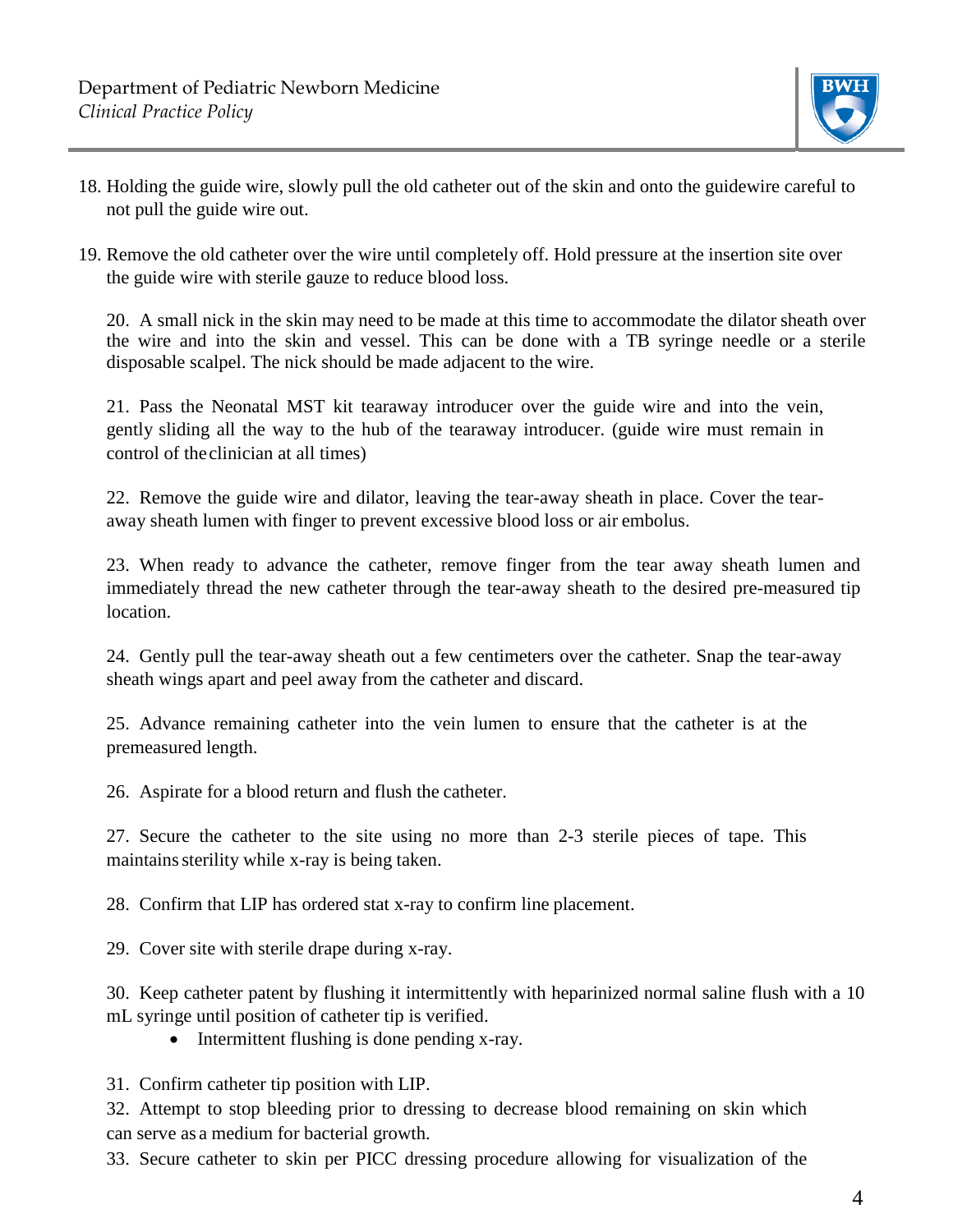

site.

- Refer to **NICU C.4 Use and Care of Central Venous Catheters and** [Peripherally](http://www.bwhpikenotes.org/policies/departments/NICU/documents/Policies/NICU_C_4CentralVenousCatheterGuidelines.doc) [Inserted Central Catheters](http://www.bwhpikenotes.org/policies/departments/NICU/documents/Policies/NICU_C_4CentralVenousCatheterGuidelines.doc)
- 34. Document the PICC insertion procedure in the infant's electronic health record. Record the following information:
	- o Reason for PICC exchange
	- o PICC site
	- o Limb circumference
	- o Brand, type size and lot number of catheter.
	- o Length of catheter and final position.
	- o Radiographic location of catheter tip
	- o Infant's tolerance of procedure.
	- **VII. Education**: PICC Parent Education sheet (See PICC Parent Sheet)